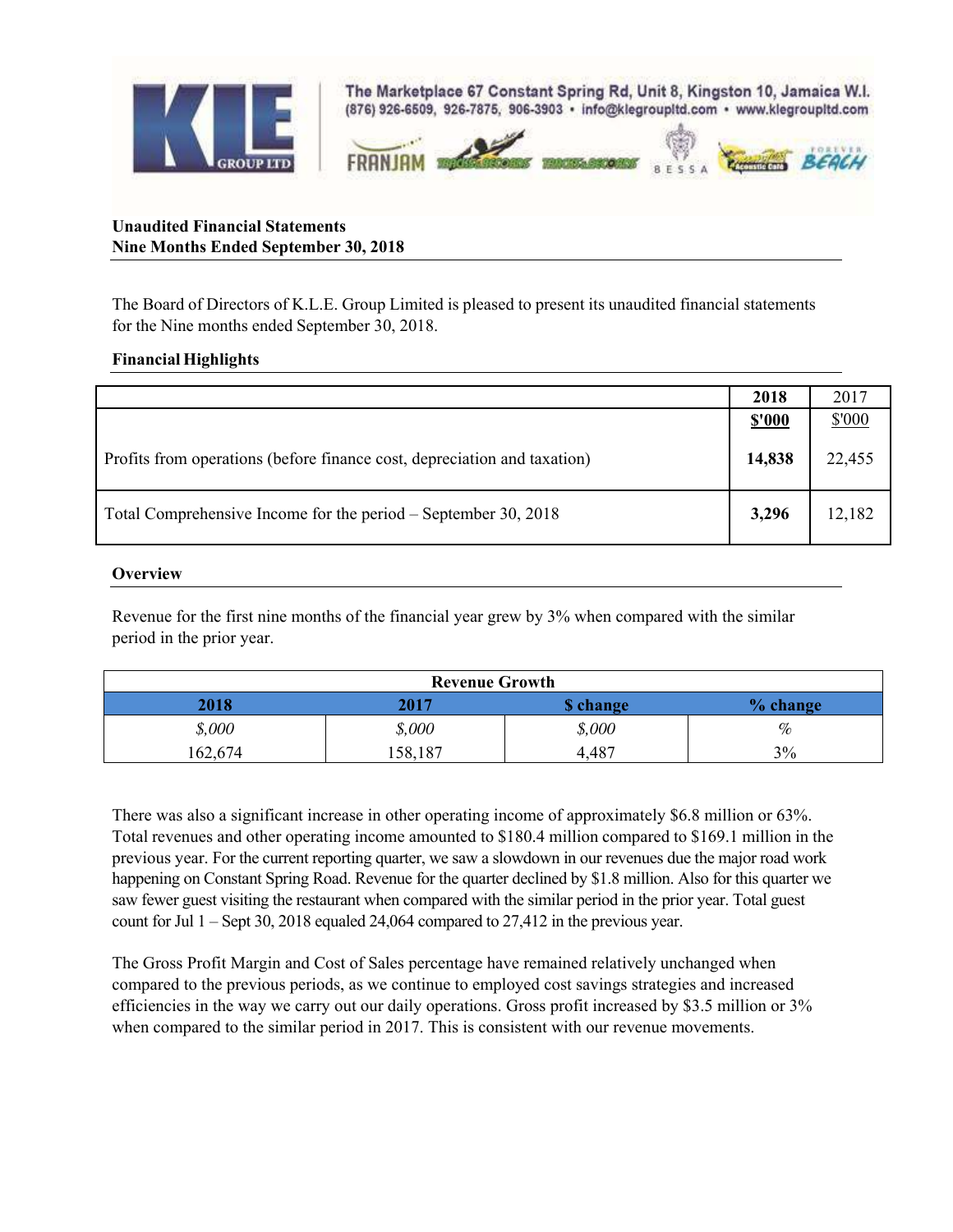

The KLE flagship brand Tracks and Records Marketplace continues to perform exceptionally well with steady increases in revenues with exceptions to this current quarter as mentioned above. See below for Tracks and Records Marketplace's Nine months revenue analysis for the period ended September 30, 2014 to period ending September 30, 2018.



For the nine months ended September 30, 2018 there was a \$18 million or 19% increase in operating expenses. Expenses that showed the major increases were salaries and related cost, legal and professional fees, marketing and advertising and general repairs. These are all consistent with the growth and development of the business. The increased operating expenses should result in increased profitability in the periods to come.

As a result of the increased expenditures and the decline in revenue during the third quarter the company operating profit reflected a negative growth when compared to the previous year. Profits from operations decreased by \$7.6 million or 34%.

KLE Group continues to maintain its positive working capital ratios with the company's current Assets being greater than its current liabilities. In the current reporting quarter current liabilities amounted to \$65.3 million while total current assets amounted to \$80.9 million. As management continues to effectively grow revenues which will result in an increase in the company's performance we can expect the company to improve its level of liquidity and improve on its current ratios.